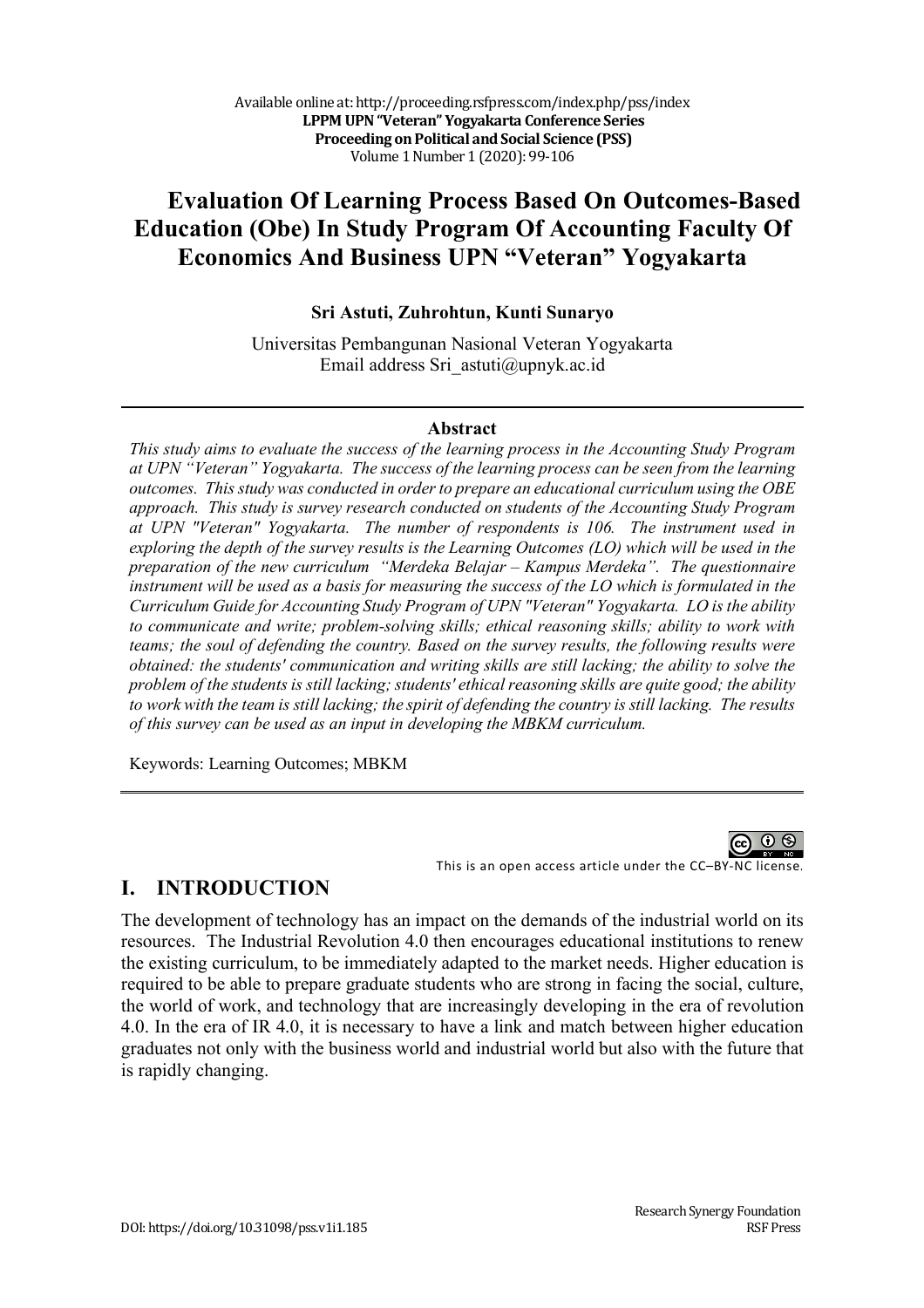The existence of the Industrial Revolution 4.0 will encourage educational institutions to be able to adjust the existing curriculum to be revised to suit the needs of the era. The curriculum adjustment will lead to the absorption of labor in accordance with the market demand. The challenge is how ready educational institutions, especially at the higher education level, are able to adjust and how ready higher education is to be a mouthpiece for the creationof individual who brings the industrial revolution 4.0 to be widely useful for students, universities, industrial sector, business sector, as well as wider community (Siregar dkk, 2020).

The educational approach will be transformed into OBE. OBE is an educational process that focuses on the ability of students to do something or the quality they have after undergoing the educational process. Based on OBE, the course structure and curriculum are designed to achieve capability or quality. The structure of courses and curriculum is a set of graduate learning designs, study materials, and an assessment process that is used as a guideline for the implementation of study programs (Dikti, 2015) that the university wants to achieve. Capability achievement is defined as learning outcomes. Capability is the content that is accommodated in a container where the contents of the container are related to quality and quantity (Sutomo, 2017).

OBE-based learning emphasizes more to the importance of input and process as well as focuses on outcome measurement. OBE learning is oriented more on how students are able to learn well without having to always follow instructions from lecturers (Purwanto, 2020). OBE requires students to demonstrate the capabilities they get from the learning process.

OBE is the basis for developing KBK (Competency-Based Curriculum) and KKNI-based Curriculum. Accounting Study Program of UPN "Veteran" Yogyakarta is using the KKNIbased Curriculum. The KKNI curriculum is one of the national references to improve the quality and competitiveness of Indonesian in the human resource sector through the achievement of qualifications for Indonesian human resources produced by the national education system and job training system, as well as the learning outcome equivalence system. Improvement of the quality and competitiveness of the nation will simultaneously strengthen the identity of the Indonesian.

To adjust to OBE Curriculum, the Accounting Study Program of UPN "Veteran" Yogyakarta needs to evaluate the implementation of KKNI curriculum that is being done. Therefore, the problem to be studied in this study is the extent to which the success of the learning process in the Accounting Study Program of UPN "Veteran" Yogyakarta according to Outcome-Based Education (OBE).

## **II. LITERATURE REVIEW**

### **II.1.Education in the Era of Industrial Revolution 4.0**

The fourth Industrial Revolution occurred in the 21st century, during this time there was a very rapid development of technology. The development of this technology is also a big concern. The inhabitants of the Earth feel worried in their work because when these technological advances continue to be developing according to the eras, their jobs will be replaced by the technological sophistication. (Fonna, 2018).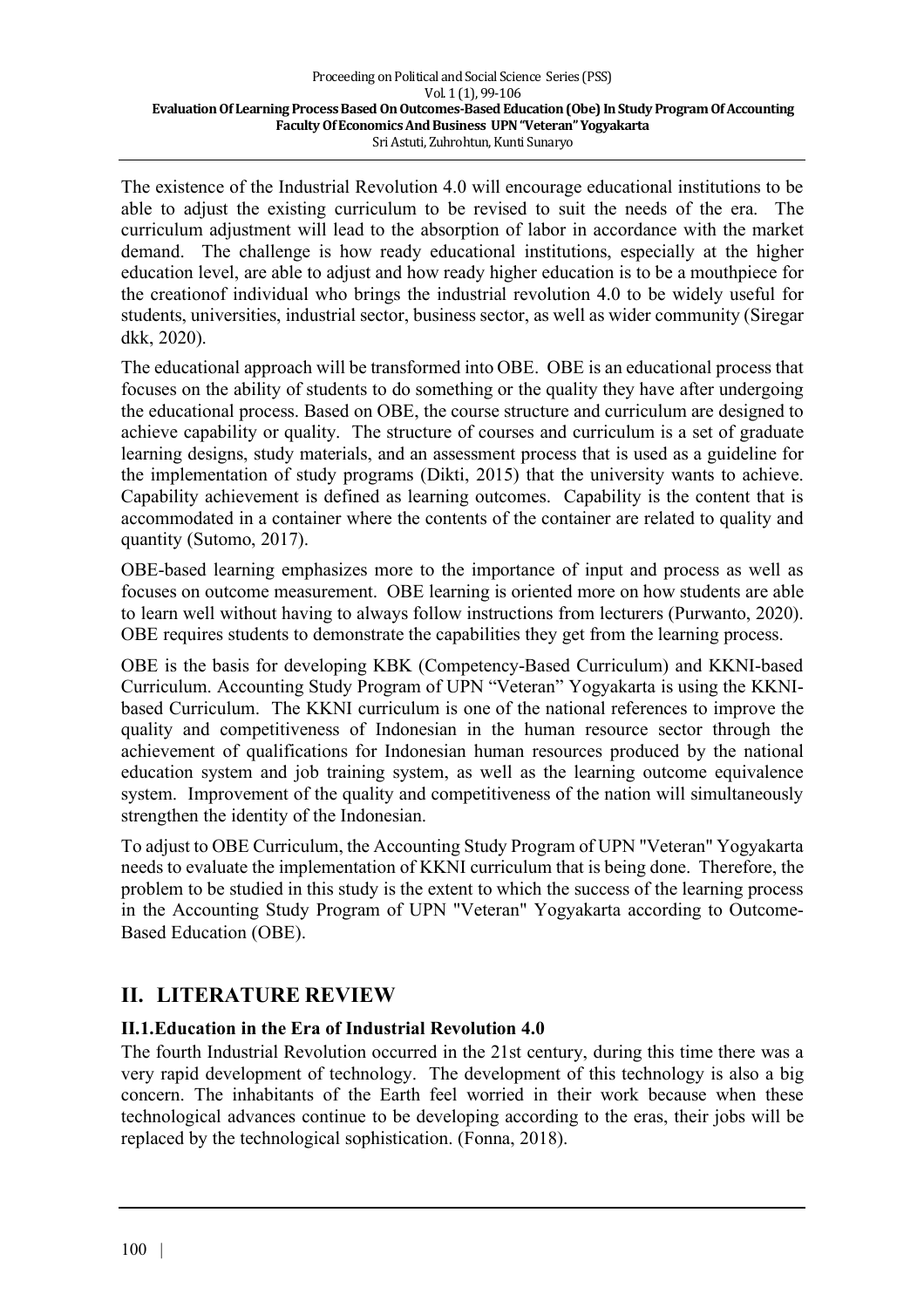The rapid development of information and technology cannot be avoided and becomes an important part of education and learning. Therefore, teachers must be able to balance the learning system and technology that is increasingly developing. Here, the teachers must be able to innovate learning from the classic to modernization. Combining learning methods with technology is to help students to understand that education and technology must be compatible and able to create learning activities in any situation.

Learning innovation 4.0 emphasizes mastery of learning methods by educators, their application in the classroom, and their development in learning. Learning innovation takes advantage of all existing potential including mastery of technology and its application in learning. Learning innovation 4.0 can be done in various ways. Educators certainly master the learning methods that have been applied. Adopting and developing existing learning methods with a variety of creativities alone is the first step that can be done in learning 4.0 (Pratiwi, 2019).

### **II.2. Outcomes-Based Education (OBE)**

OBE is a learning approach to correct the weakness of the traditional educational approach. A traditional educational approach is an educational approach that is currently occurring, and traditional learning system only focuses on input and process, while the weakness of the traditional educational approach is as follows:

- 1. The learning environment that pays less attention to the student learning outcome. This is because, in the traditional educational approach, the students only focus on what the lecturer teaches and the existing curriculum that is without paying attention to what students want to achieve.
- 2. Students tend to be oriented towards subject scores and GPA. Most students are only oriented to the score of the courses, GPA is used as the reference of success in achieving the learning. Whereas the real achievement is the balance between theoretical score achieved and soft skills that students have.
- 3. Graduates are not ready to enter the workforce Because the traditional education approach only focuses on input and process, many students are not ready when they go to the field due to the lack of soft skills.
- 4. Lack of attention to soft skills required for working, including communication skills, interpersonal skills, analytical skills, work attitudes. This traditional educational approach only focuses on the theory so that the soft skills training for students becomes less.

To anticipate those weaknesses, OBE focuses more on (1) student abilities. Students are expected to be able to use attitudes, knowledge, and skills to solve real problems. (2) The way to help students to get the skills they need. The ability of students can be achieved with an appropriate curriculum and a student-centered learning system for both short and longterm outcomes. (3) The way to know that students already have the necessary abilities. Student ability can be identified by viewing the student achievement through exams, tests, assignments, and graduate analysis and feedback when students graduate. (4) Intervention to make improvements. Intervention is needed to achieve a curriculum design according to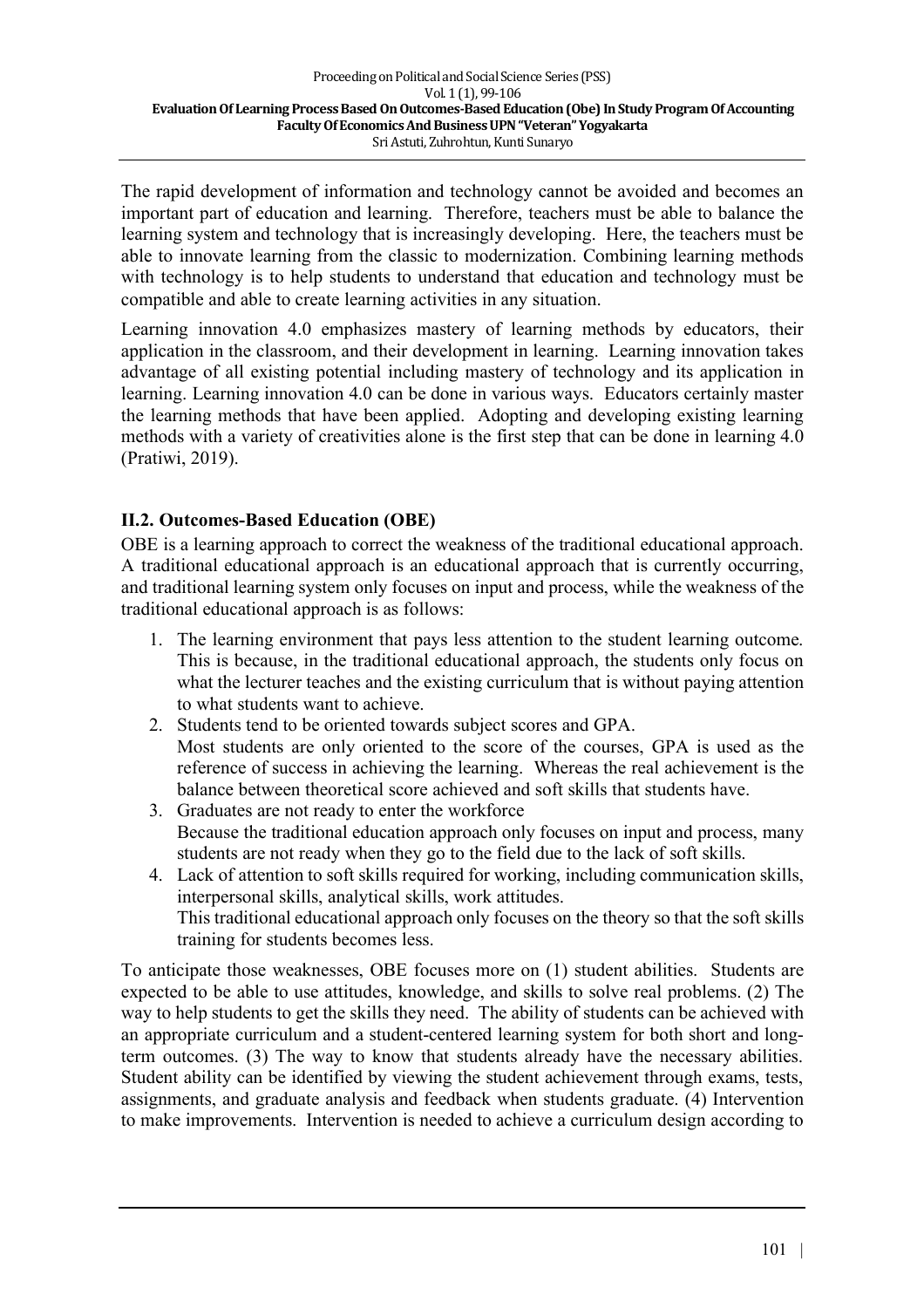LO and compatibility between which system the lecturers need to do and what students need so that they can produce graduates who are ready to enter the world of work.

OBE learning process is designed to focus on learning outcomes with a curriculum design that is in accordance with the needs of the industrial world, the implementation of learning, assessment, benchmarking is applied to prepare graduates who are relevant to the industrial world and stakeholders. OBE learning process becomes a follow-up and the improvement of educational quality so that it can achieve appropriate learning that can harmonize the development of the industrial world.

# **III. RESEARCH METHODOLOGY**

This study uses a quantitative approach, using a survey method. The reason for using the survey method is to obtain complete data. The survey method that will be applied is the descriptive survey method. Usually, the surveys that are carried out tend to be simpler (descriptive statistics) because they are only used to describe the population to be studied. The focus of this descriptive survey focuses on the behavior that occurs.

The population and sample in this study are students of the Accounting Study Program of UPN "Veteran" Yogyakarta who had taken courses in the Accounting Study Program of UPN "Veteran" Yogyakarta for at least two semesters.

This study examines the accuracy of the learning outcome measurement instrument for the Accounting Study Program at UPN "Veteran" Yogyakarta. The Learning Outcomes are as follows: communication and writing skills, ability to solve problems, ethical reasoning ability, ability to work together in a team, Jiwa Bela Negara.

The data obtained from the survey results will be processed using descriptive statistics to describe the sharpness of the instrument for measuring the success of learning outcomes in the Accounting Study Program of UPN "Veteran" Yogyakarta

## **IV. FINDING AND DISCUSSION**

### **IV.1. Communication and Writing Skills**

Writing can be considered as a way of communicating. Written communication is a skill that requires persistence and practice to master it. Writing activities can be interpreted as transferring brilliant ideas in order to remain productive and to increase the intelligence of creative thinking as a manifestation of new insights that are interesting to be read by others so that the author gets optimal results in developing self-potential, training themselves in organizing logically structured ideas, responding to various inputs that come as unlimited learning motivation so that the basic potential for communication mastering can be achieved.

Written communication has a documentation function. As we know, the public accounting profession is closely related to written documents and written reportings. In addition, public accountants work closely with the analysis of information. Sources of information can be written or oral. As an example, an auditor, his/her job is closely related to reading, analyzing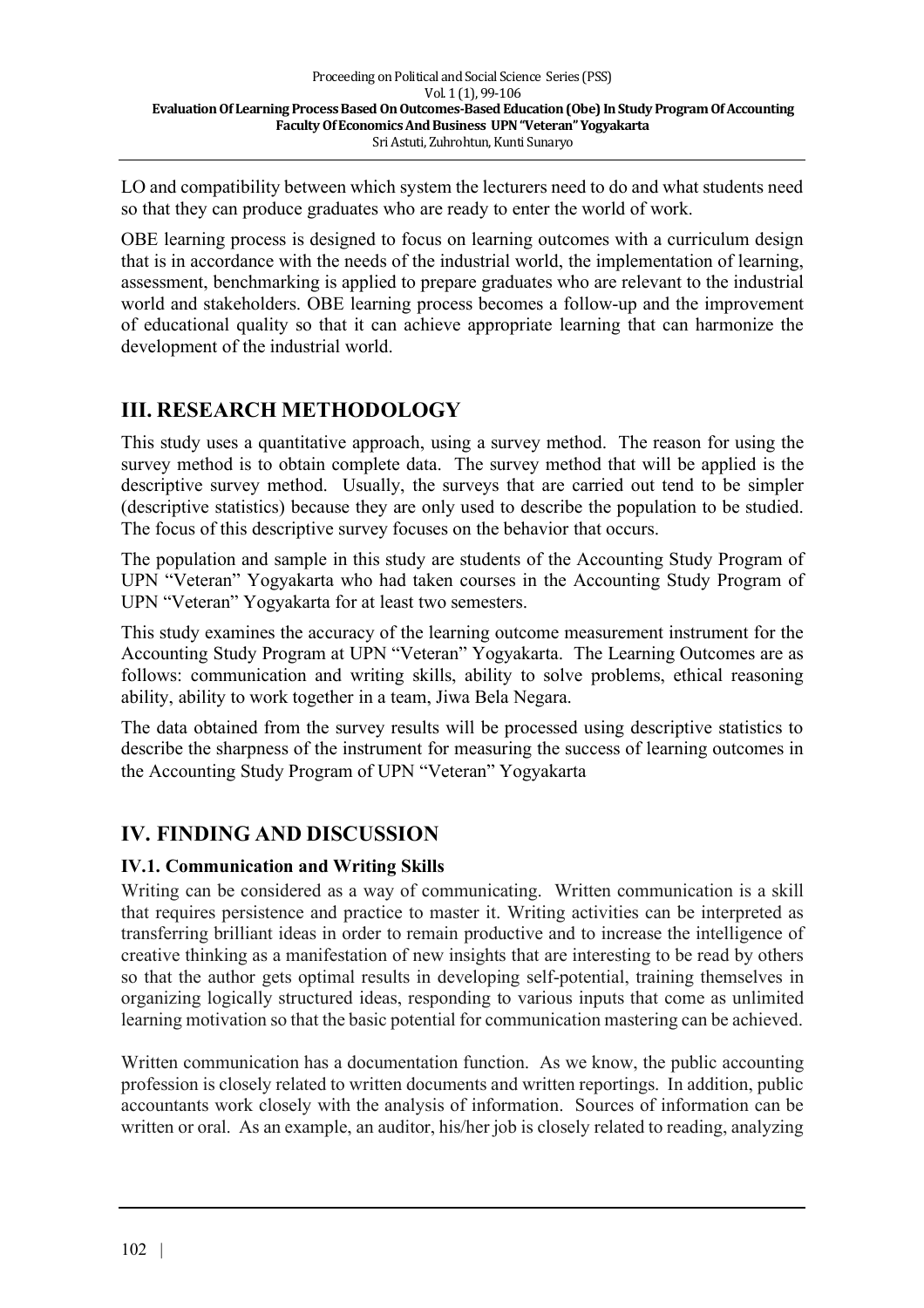information, and then compiling it into information in the form of an auditor's report which will be communicated to interested parties. The ability of auditors to read, analyze problems, and write this information will support the success in communicating the results of their work related to parties. In addition, the auditor's communication skills with the auditee and related parties will greatly determine the success of the assignment. The results of the survey in the Accounting Study Program of UPN "Veteran" Yogyakarta on the learning outcomes of students' communication and writing skills were still low, which only reached 48.93%. This can be an input for the Accounting Study Program of UPN "Veteran" Yogyakarta in the learning process by updating the curriculum content.

### **IV.2. The Ability to Solve Problems**

Students will enter the world of work. There are several characteristics that they must fulfill, namely work ethics, curiosity, trustworthiness, self-discipline, honesty, commitment, responsibility, respect for themselves and others, tolerance, hard work, good work, relationships, integrity, good behavior, communication persistence, high work motivation, good cooperation, initiative, moral encouragement, diligence, adaptability, self-control, fast learner, desire to learn new things, ability to learn, flexibility, and entrepreneurship. In the learning process, student achievement is assessed from three aspects, namely cognitive, affective, and psychomotor.

To fulfill some of these aspects, students must be able to analyze and solve a problem. This requires a relevant learning strategy, which is Lesson Study-based learning by developing and applying the Problem Based Learning method. This strategy is an effective way to improve the learning process.

The learning strategy in the Accounting Study Program in terms of problem-solving is strong. This can be seen from the answers to the questionnaire which were 62.4%. Learning strategies in Accounting Study Program use a lot of problem-solving for cases both in books and real cases in the field. An example of a learning strategy in the Forensic Accounting course is that students are given the task of looking for fraud cases in Indonesia and analyzing these problems. In addition, students are given a final project to make a video of fraud case resolving. This requires the ability of intelligence to solve problems in a team. Through these assignments, learning outcomes through the internalization of knowledge, attitudes, skills, competencies, and accumulated work experiences will be achieved.

#### **II.3. Ethical Reasoning Ability**

The accountant profession is faced with many ethical problems. Therefore, this profession has provisions of professional ethics. Its purpose, among others, is to become a guideline for accountants in carrying out their assignments. Professional accountants interact with many parties, this will create conflicts and problems. Therefore, the behavior ethics of professional accountants are very important to be upheld to build public trust and credibility of the accounting profession.

Cases of ethical violations can be prevented if every accountant has the knowledge, understanding, and willingness to adequately apply moral and ethical values in carrying out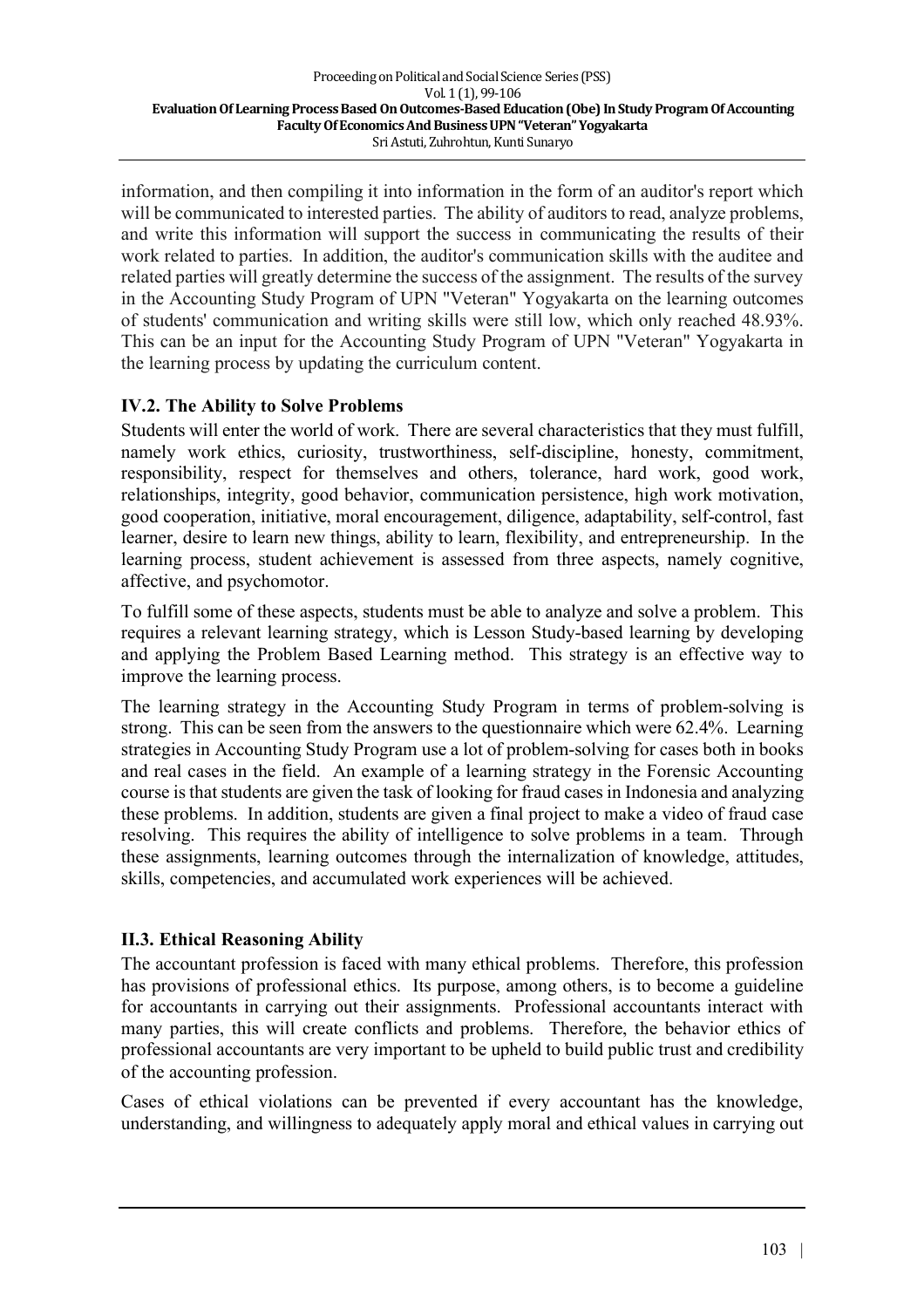her/his professional work. The world of accounting education has a great influence on the ethical behavior of accountants. This statement implies that accountants' ethical attitudes and behaviors can be learned and formed through a formal education process that can be applied in higher education and applied when becoming a professional accountant.

Based on the results of distributed questionnaires, 80.7% of respondents answered that students were able to understand strong ethical reasoning in the learning process. Accounting Study Program of UPN "Veteran" Yogyakarta has its own courses in learning. Apart from being a separate subject, ethical principles are also included in the content of other courses. This ethical understanding is the attitude of students in dealing with the problems at hand. This student attitude is the goal of learning outcomes in the college curriculum.

#### **IV.4. Ability to Work with Teams**

Cooperation skills are important skills that will continue to increase in importance for future success. This implies that cooperation skills are basic skills that every student needs to master in solving problems that are observed, both personal and group problems as well as social problems or public interests.

The learning process in the Study Programs of UPN "Veteran" Yogyakarta involves many students in conducting discussions. And based on the survey, it indicated a value of 57.95% of learning outcomes for team collaboration. This has been categorized as a strong achievement. However, there is still a need to develop the learning process again. Through the MBKM curriculum, namely through the application of 8 learning methods in the MBKM curriculum, the percentage of learning outcomes will increase. This is to train students' critical abilities and build a harmonious spirit of community, in the form of teamwork skills. These skills include willingness to take responsibility and group assignments, respect for other people's work, willingness to help friends who need help, leadership skills, skills in providing guidance to group members, pay attention to difficulties experienced by group members, and skills to resolve conflicts wisely.

#### **II.5. Spirit of Defending the Country**

Higher education has a very important role in developing individual abilities to be more insightful in science, technology, and the formation of good character. The learning model by optimizing hard skills and soft skills will be more effective in meeting the learning outcome, namely forming accountants who are professional, honest, ethical, trustworthy, and have high integrity.

Producing accounting graduates who have the character of defending the country is very important. This is because all agencies in both public and private sectors need accountants as financial managers with high integrity, honesty, and trustworthiness. Educators have the responsibility to make three contributions to their students, namely, knowledge, skills, and attitude, so that in addition to having good and competitive knowledge and skills, students must also have a good attitude and have the character of defending the country.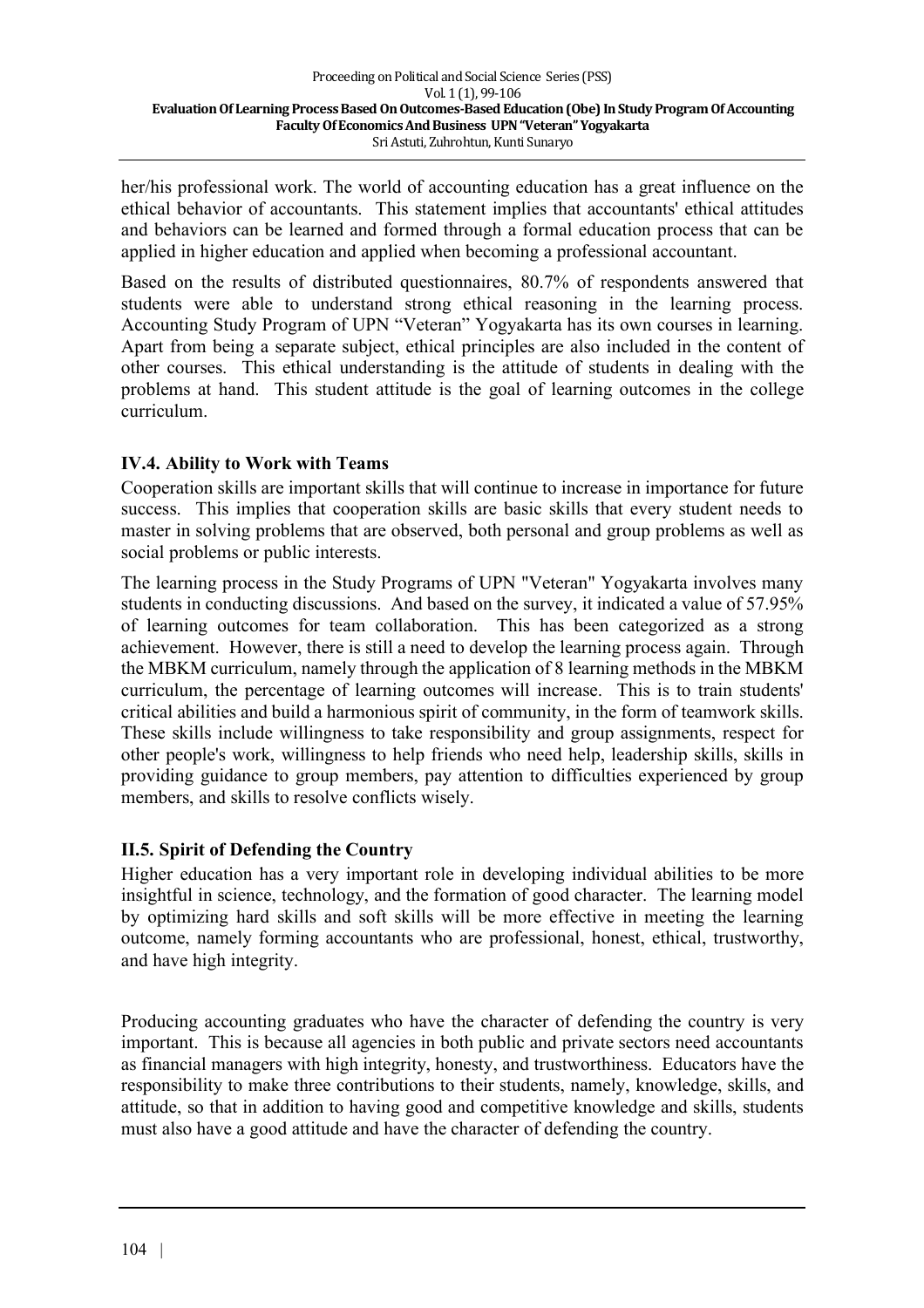The character of defending the country can be implemented by applying the five values of state defense into the curriculum and academic atmosphere. The five values are love for the country, awareness of the nation and state, belief in Pancasila as the state ideology, willingness to sacrifice for the nation and state, and having psychological and physical readiness. Accounting Study Program of UPN "Veteran" Yogyakarta has done this by opening the WidyaMatyasa course, and this course is a University course because State Defense is an insight of UPN "Veteran" Yogyakarta in developing Tridharma of Higher Education. Therefore, in creating graduates who have five national values, a learning model is needed in the accounting study program by optimizing the hard skill and soft skill components. It is believed that soft skills can support hard skills, meaning that it is not enough to only produce accountants who have accounting scientific competence but also have several skills, such as communication, emotional, language, group, ethics and morals, politeness, and spiritual skills.

The results of the survey on state defense learning in the Accounting Study Program of UPN "Veteran" Yogyakarta showed the learning outcomes of 57.98%. This has been categorized as a strong achievement. However, there is still a need to develop the learning process again. Through the MBKM curriculum, namely through the application of 8 learning methods in the MBKM curriculum, the percentage of learning outcomes will increase.

## **V. CONCLUSION AND FURTHER RESEARCH**

The success of education in higher education is highly dependent on the curriculum used and its implementation. The curriculum for Higher Education is a blueprint, which greatly determines the direction of policy to achieve goals. The curriculum must continue to be developed in accordance with the demands of world development, especially the industrial revolution and technology. The educational approach will be transformed into OBE.

The UPN "Veteran" Yogyakarta Accounting Study Program is preparing a curriculum using the OBE approach. There are 5 LO formulated by UPN "Veteran" Yogyakarta Accounting Study Program. The five Los must have an instrument to measure the success of LO. Based on the survey results, the students' ethical reasoning instrument was good enough, but for the other four instruments, they are still in the average threshold.

LO of graduate study programs is not only a formulation of learning objectives to be achieved and must be owned by all graduates, it is also a statement of the quality of graduates. Therefore, the study program is obliged to have a LO formulation that can be accounted for in terms of content, completeness of the description in accordance with the provisions in the SN DIKTI, as well as the equivalence of its qualification level with the Indonesian National Qualification Framework (KKNI). Because it is a formulation of educational objectives and a statement of the quality of graduates, the formulation of LO is an integral part of the curriculum development of the study program. The benefits of LO are in addition to directing study program managers to achieve the target quality of graduates, it also provides information to the public about the quality statements of study program graduates in higher education.